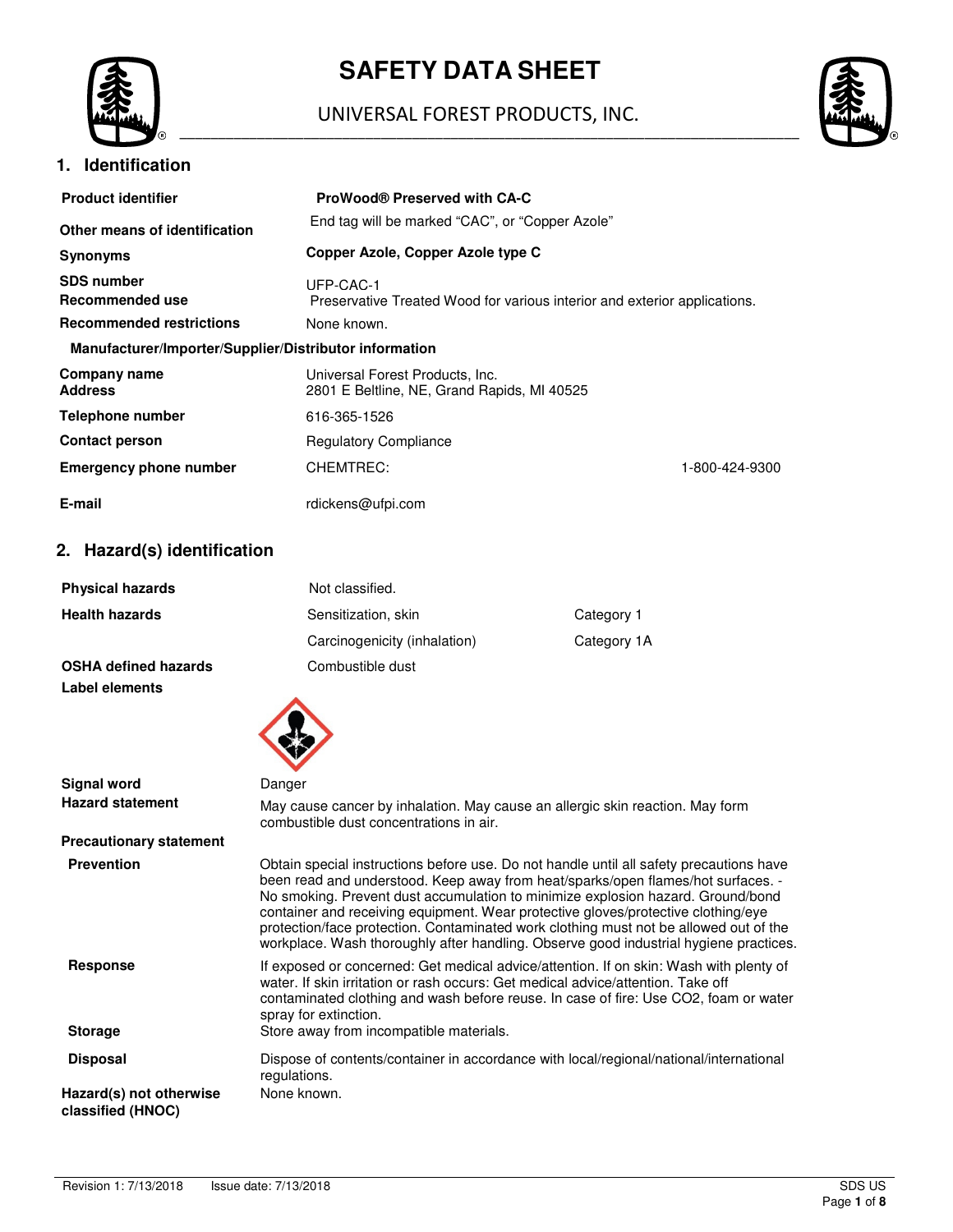# **3. Composition/information on ingredients**

| <b>Mixtures</b>                                                                                    |                                                                                                                                                                                                                                                                                                                                                                                                                                                                                                                                                                                                                                                       |                                                                                                                                       |                                                                                                                                                                                    |
|----------------------------------------------------------------------------------------------------|-------------------------------------------------------------------------------------------------------------------------------------------------------------------------------------------------------------------------------------------------------------------------------------------------------------------------------------------------------------------------------------------------------------------------------------------------------------------------------------------------------------------------------------------------------------------------------------------------------------------------------------------------------|---------------------------------------------------------------------------------------------------------------------------------------|------------------------------------------------------------------------------------------------------------------------------------------------------------------------------------|
| <b>Chemical name</b>                                                                               |                                                                                                                                                                                                                                                                                                                                                                                                                                                                                                                                                                                                                                                       | <b>CAS number</b>                                                                                                                     | $\%$                                                                                                                                                                               |
| Wood/Wood dust                                                                                     |                                                                                                                                                                                                                                                                                                                                                                                                                                                                                                                                                                                                                                                       | N/A                                                                                                                                   | > 90                                                                                                                                                                               |
| Copper Carbonate (expressed as elemental copper)                                                   |                                                                                                                                                                                                                                                                                                                                                                                                                                                                                                                                                                                                                                                       | 12069-69-1                                                                                                                            | < 1                                                                                                                                                                                |
| Tebuconazole                                                                                       |                                                                                                                                                                                                                                                                                                                                                                                                                                                                                                                                                                                                                                                       | 107534-96-3                                                                                                                           | < 1                                                                                                                                                                                |
| Propiconazole                                                                                      |                                                                                                                                                                                                                                                                                                                                                                                                                                                                                                                                                                                                                                                       | 60207-90-1                                                                                                                            | < 1                                                                                                                                                                                |
| Glue Solids (plywood only) <sup>1</sup>                                                            |                                                                                                                                                                                                                                                                                                                                                                                                                                                                                                                                                                                                                                                       | N/A                                                                                                                                   | 4 - 8                                                                                                                                                                              |
| <b>Composition</b><br>comments                                                                     | All concentrations are in percent by weight unless ingredient is a gas. Depending<br>1.                                                                                                                                                                                                                                                                                                                                                                                                                                                                                                                                                               | of a mold inhibitor and <1% of a non-hazardous wax emulsion. None of these<br>with various low formaldehyde emission bonding systems. | on the additives applied to the treating solution, this wood may also contain < 1%<br>ingredients are classified as carcinogens. <sup>1</sup> Plywood supplied by others is bonded |
| 4. First-aid measures                                                                              |                                                                                                                                                                                                                                                                                                                                                                                                                                                                                                                                                                                                                                                       |                                                                                                                                       |                                                                                                                                                                                    |
| <b>Inhalation</b>                                                                                  | Move to fresh air. If breathing is difficult, give oxygen. Get medical attention immediately.<br>Some species may cause allergic respiratory reactions with asthma-like symptoms in<br>sensitized individuals.                                                                                                                                                                                                                                                                                                                                                                                                                                        |                                                                                                                                       |                                                                                                                                                                                    |
| <b>Skin contact</b>                                                                                | Remove contaminated clothing. Wash skin thoroughly with soap and water for several<br>minutes. Prolonged contact with treated wood and/or treated wood dust, especially when<br>freshly treated at the plant, may cause irritation to the skin. Abrasive handling or rubbing<br>of the treated wood may increase skin irritation. Some wood species, regardless of<br>treatment, may cause dermatitis or allergic skin reactions in sensitized individuals. If wood<br>splinters are injected under the skin, get medical attention. In case of rashes, wounds or<br>other skin disorders: Seek medical attention and bring along these instructions. |                                                                                                                                       |                                                                                                                                                                                    |
| Eye contact                                                                                        | Do not rub eye. Immediately flush eye(s) with plenty of water. Remove any contact lenses<br>and open eyelids wide apart. If eye irritation persists: Get medical advice/attention.                                                                                                                                                                                                                                                                                                                                                                                                                                                                    |                                                                                                                                       |                                                                                                                                                                                    |
| Ingestion                                                                                          | Rinse mouth thoroughly if dust is ingested. Get medical attention if any discomfort<br>continues.                                                                                                                                                                                                                                                                                                                                                                                                                                                                                                                                                     |                                                                                                                                       |                                                                                                                                                                                    |
| <b>Most important</b><br>symptoms/effects, acute<br>and delayed                                    | May cause allergic skin disorders in sensitive individuals. Wood dust: May cause nasal<br>dryness, irritation and mucostasis. Coughing, wheezing, sneezing, sinusitis and<br>prolonged colds have also been reported. Depending on wood species may cause<br>respiratory sensitization and/or irritation. Symptoms can include irritation, redness,<br>scratching of the cornea, and tearing. May cause eczema-like skin disorders (dermatitis).<br>Airborne treated or untreated wood dust may cause nose, throat, or lung irritation and<br>other respiratory effects.                                                                              |                                                                                                                                       |                                                                                                                                                                                    |
| Indication of immediate<br>medical attention and<br>special treatment needed                       | Treat symptomatically. Respiratory ailments and pre-existing skin conditions may be<br>aggravated by exposure to wood dust.                                                                                                                                                                                                                                                                                                                                                                                                                                                                                                                           |                                                                                                                                       |                                                                                                                                                                                    |
| <b>General information</b>                                                                         | Ensure that medical personnel are aware of the material(s) involved, and take precautions<br>to protect themselves.                                                                                                                                                                                                                                                                                                                                                                                                                                                                                                                                   |                                                                                                                                       |                                                                                                                                                                                    |
| 5. Fire-fighting measures                                                                          |                                                                                                                                                                                                                                                                                                                                                                                                                                                                                                                                                                                                                                                       |                                                                                                                                       |                                                                                                                                                                                    |
| Suitable extinguishing<br>media                                                                    | Carbon dioxide, regular foam, dry chemical, water spray, or water fog.                                                                                                                                                                                                                                                                                                                                                                                                                                                                                                                                                                                |                                                                                                                                       |                                                                                                                                                                                    |
| Unsuitable extinguishing<br>media                                                                  | Do not use water jet as an extinguisher, as this will spread the fire.                                                                                                                                                                                                                                                                                                                                                                                                                                                                                                                                                                                |                                                                                                                                       |                                                                                                                                                                                    |
| <b>Specific hazards arising</b><br>from the chemical                                               | Depending on moisture content, and more importantly, particle diameter and airborne<br>concentration, wood dust in a contained area may explode in the presence of an ignition<br>source. Wood dust may similarly deflagrate (combustion without detonation like an<br>explosion) if ignited in an open or loosely contained area. An airborne concentration of 40<br>grams (40,000 mg) of dust per cubic meter of air is often used as the LEL for wood dusts.<br>Reference NFPA Standards- 654 and 664 for guidance.                                                                                                                                |                                                                                                                                       |                                                                                                                                                                                    |
| <b>Special protective</b><br>equipment and<br>precautions for firefighters<br><b>Fire-fighting</b> | Self-contained breathing apparatus and full protective clothing must be worn in case of fire.<br>Selection of respiratory protection for firefighting: follow the general fire precautions<br>indicated in the workplace.<br>Use water spray to cool fire exposed surfaces and to protect personnel.                                                                                                                                                                                                                                                                                                                                                  |                                                                                                                                       |                                                                                                                                                                                    |
| equipment/instructions                                                                             |                                                                                                                                                                                                                                                                                                                                                                                                                                                                                                                                                                                                                                                       |                                                                                                                                       |                                                                                                                                                                                    |
| <b>General fire hazards</b>                                                                        | May form combustible dust concentrations in air.                                                                                                                                                                                                                                                                                                                                                                                                                                                                                                                                                                                                      |                                                                                                                                       |                                                                                                                                                                                    |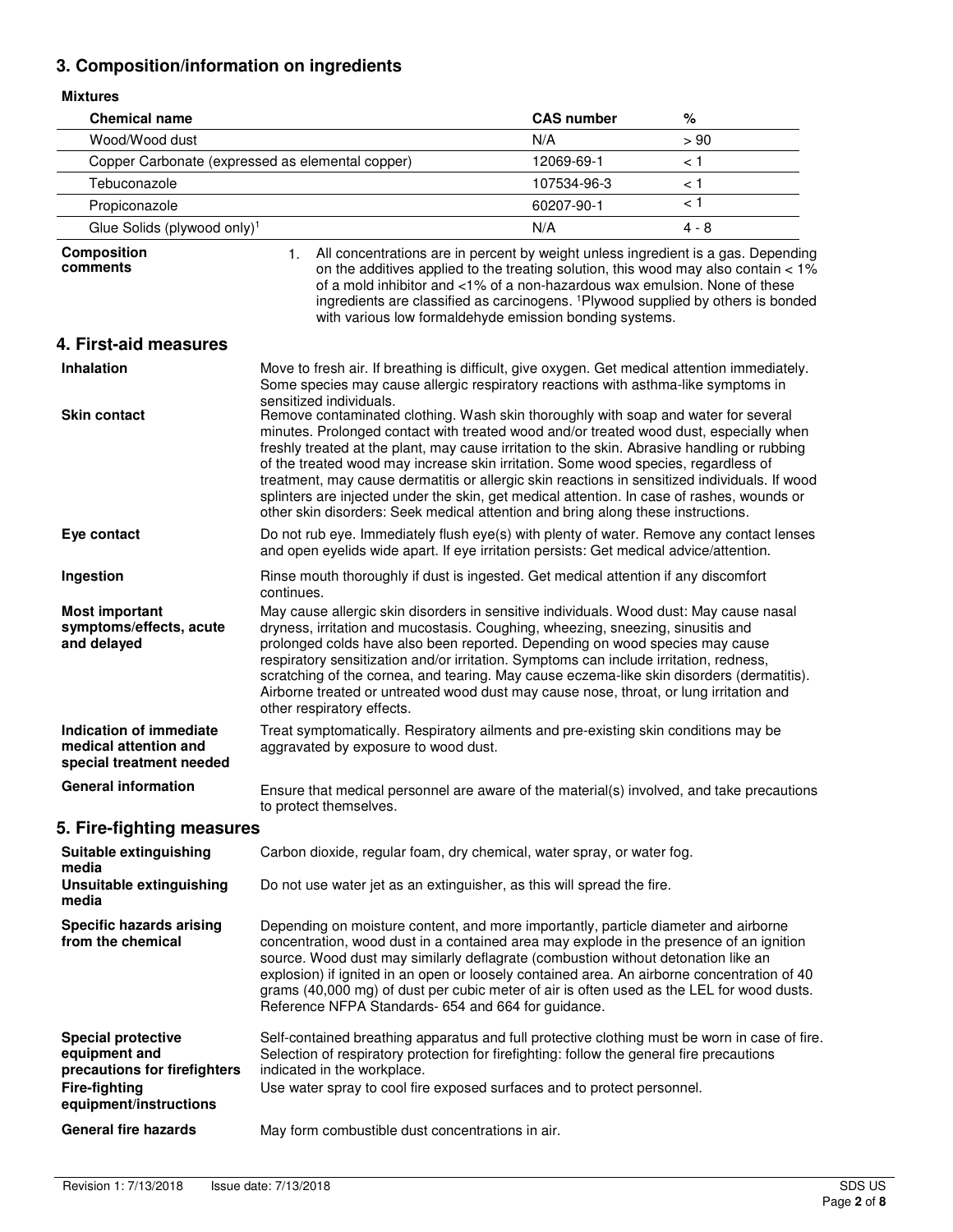# **6. Accidental release measures**

| Personal precautions,<br>protective equipment and<br>emergency procedures | Eliminate all ignition sources (no smoking, flares, sparks, or flames in immediate area).<br>Avoid generation and spreading of dust. Avoid spread of dust. Avoid inhalation of dust.<br>Provide adequate ventilation. Wear appropriate personal protective equipment (See<br>Section 8). |
|---------------------------------------------------------------------------|------------------------------------------------------------------------------------------------------------------------------------------------------------------------------------------------------------------------------------------------------------------------------------------|
| <b>Methods and materials for</b>                                          | Sweep or vacuum up spillage and collect in suitable container for disposal. If not possible,                                                                                                                                                                                             |
| containment and cleaning                                                  | gently moisten dust before it is collected with shovel, broom or the like. Containers must be                                                                                                                                                                                            |
| up                                                                        | labeled. For waste disposal, see Section 13 of the SDS.                                                                                                                                                                                                                                  |
| <b>Environmental precautions</b>                                          | For good industrial practice avoid release to the environment.                                                                                                                                                                                                                           |

# **7. Handling and storage**

| <b>Precautions for safe</b><br>handling                                   | Avoid prolonged or repeated breathing of dust. Avoid prolonged or repeated contact with<br>skin. Wear appropriate personal protective equipment. Do not smoke. Change<br>contaminated clothing. Persons susceptible for allergic reactions should not handle this<br>product. Do not burn preserved wood. Do not use preserved wood as Mulch. Routine<br>house keeping should be instituted to ensure that dusts do not accumulate on surfaces. |
|---------------------------------------------------------------------------|-------------------------------------------------------------------------------------------------------------------------------------------------------------------------------------------------------------------------------------------------------------------------------------------------------------------------------------------------------------------------------------------------------------------------------------------------|
| <b>Conditions for safe</b><br>storage, including any<br>incompatibilities | Keep away from heat, sparks and open flame. Store in tightly closed original container in a<br>dry, cool and well-ventilated place. Store away from incompatible materials (See Section<br>10).                                                                                                                                                                                                                                                 |
| 8. Exposure controls/personal protection                                  |                                                                                                                                                                                                                                                                                                                                                                                                                                                 |

# **Occupational exposure limits**

| US. - OSHA                                                                     |                                                                                                                                                                                                                                                                                                                                                                                                                                |                                       |                                     |
|--------------------------------------------------------------------------------|--------------------------------------------------------------------------------------------------------------------------------------------------------------------------------------------------------------------------------------------------------------------------------------------------------------------------------------------------------------------------------------------------------------------------------|---------------------------------------|-------------------------------------|
| <b>Components</b>                                                              | <b>Type</b>                                                                                                                                                                                                                                                                                                                                                                                                                    | Value                                 | Form                                |
| Wood Dust (CAS N/A)                                                            | PEL                                                                                                                                                                                                                                                                                                                                                                                                                            | $5 \text{ mg/m}$<br>$15 \text{ mg/m}$ | Respirable dust.<br>Total fraction. |
| <b>ACGIH</b>                                                                   |                                                                                                                                                                                                                                                                                                                                                                                                                                |                                       |                                     |
| <b>Components</b>                                                              | <b>Type</b>                                                                                                                                                                                                                                                                                                                                                                                                                    | Value                                 | Form                                |
| Wood Dust (CAS N/A)                                                            | <b>TWA</b>                                                                                                                                                                                                                                                                                                                                                                                                                     | 1 $mg/m3$                             | Inhalable fraction.                 |
| U.S. NIOSH: Pocket Guide to Chemical Hazards                                   |                                                                                                                                                                                                                                                                                                                                                                                                                                |                                       |                                     |
| <b>Components</b>                                                              | <b>Type</b>                                                                                                                                                                                                                                                                                                                                                                                                                    | <b>Value</b>                          | Form                                |
| <b>Copper Carbonate</b><br>(expressed as elemental<br>copper) (CAS 12069-69-1) | <b>TWA</b>                                                                                                                                                                                                                                                                                                                                                                                                                     | $1$ mg/m $3$                          | Dust and mist.                      |
| Wood Dust (CAS N/A)                                                            | <b>TWA</b>                                                                                                                                                                                                                                                                                                                                                                                                                     | 3 ppm<br>1 $mg/m3$                    | Dust                                |
| <b>Biological limit values</b>                                                 | No biological exposure limits noted for the ingredient(s).                                                                                                                                                                                                                                                                                                                                                                     |                                       |                                     |
| Appropriate engineering<br>controls                                            | Provide sufficient general/local exhaust ventilation to maintain inhalation exposures<br>below current exposure limits and areas below explosive dust concentrations. Shower,<br>hand and eye washing facilities near the workplace are recommended.                                                                                                                                                                           |                                       |                                     |
|                                                                                | Individual protection measures, such as personal protective equipment                                                                                                                                                                                                                                                                                                                                                          |                                       |                                     |
| Eye/face protection                                                            | Wear safety glasses with side shields when handling, cutting, sanding or grinding this<br>material.<br>Use a face shield during processes that may generate excessive dusts and splinters.                                                                                                                                                                                                                                     |                                       |                                     |
| <b>Skin protection</b>                                                         | See Hand Protection                                                                                                                                                                                                                                                                                                                                                                                                            |                                       |                                     |
| <b>Hand protection</b>                                                         | Wear chemical resistant (rubber, neoprene or nitrile) gloves when handling freshly treated<br>wood at the treating plant. Otherwise, wear puncture resistant work gloves, such as<br>leather.                                                                                                                                                                                                                                  |                                       |                                     |
| <b>Other</b>                                                                   | Wear long sleeve shirt, long pants and gloves when working with freshly treated wet wood.                                                                                                                                                                                                                                                                                                                                      |                                       |                                     |
| <b>Respiratory protection</b>                                                  | If engineering controls do not maintain airborne concentrations below recommended<br>exposure limits (where applicable) or to an acceptable level (in countries where<br>exposure limits have not been established), an approved respirator must be worn. Use a<br>NIOSH-approved respirator if there is a potential for exposure to dust exceeding<br>exposure limits (See 29 CRF 1910.134, respiratory protection standard). |                                       |                                     |
| <b>Thermal hazards</b>                                                         | Wear appropriate thermal protective clothing, when necessary.                                                                                                                                                                                                                                                                                                                                                                  |                                       |                                     |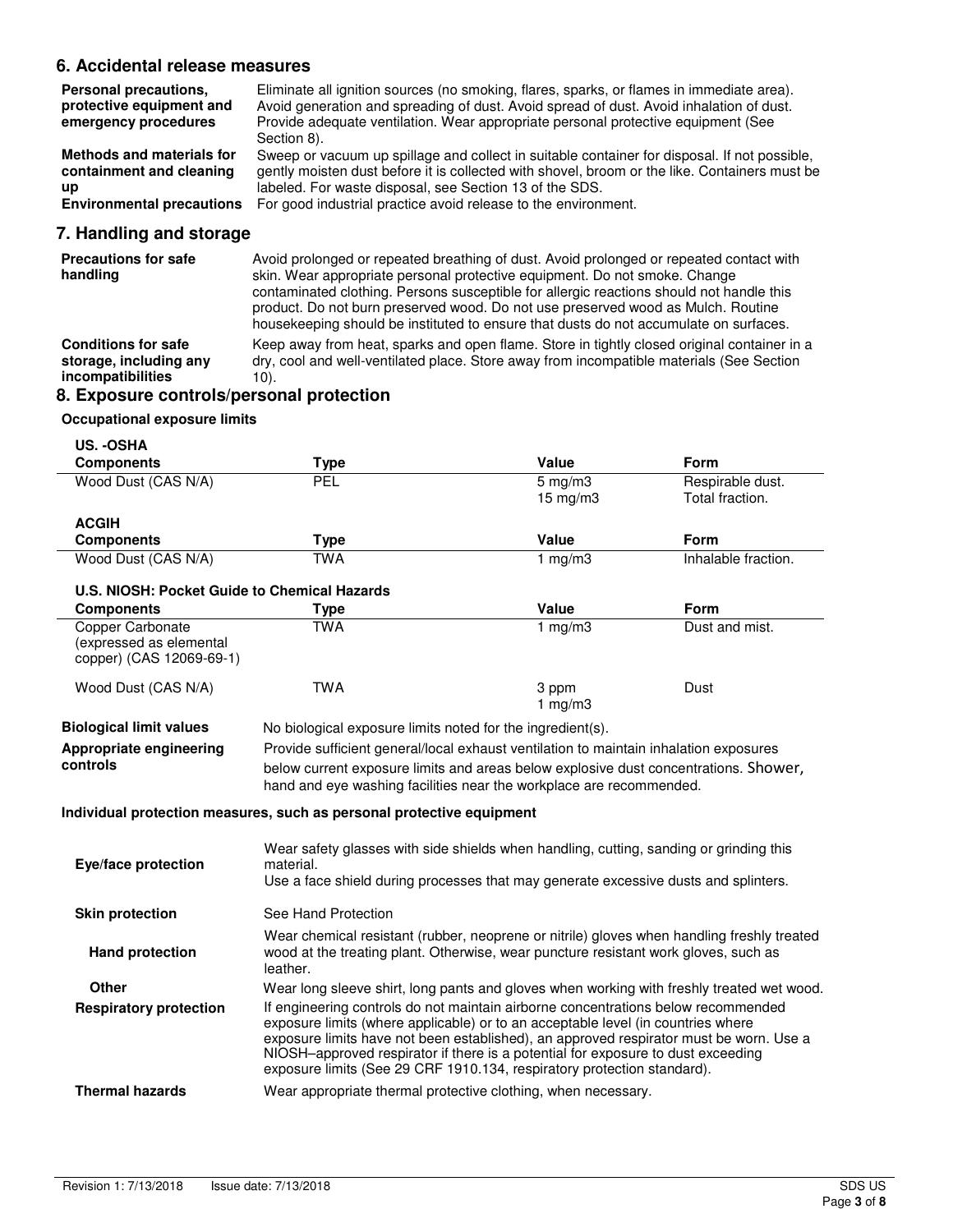If wood dust contacts the skin, workers should wash the affected areas with soap and water. Clothing contaminated with wood dust should be removed, and provisions should be made for the safe removal of the chemical from the clothing. Persons laundering the clothes should be informed of the hazardous properties of wood dust. A worker who handles wood dust should thoroughly wash hands, forearms, and face with soap and water before eating, using tobacco products, using toilet facilities, applying cosmetics, or taking medication. Workers should not eat, drink, use tobacco products, apply cosmetics, or take medication in areas where wood dust is handled, or processed. Observe any medical surveillance requirements.

#### **9. Physical and chemical properties**

| <b>Appearance</b>                             |                                               |
|-----------------------------------------------|-----------------------------------------------|
| <b>Physical state</b><br><b>Form</b><br>Color | Solid.<br>Solid Wood, Dust.<br>Not available. |
| Odor<br><b>Odor threshold</b>                 | No odor.<br>Not applicable.                   |
| рH                                            | Not applicable.                               |
| <b>Melting point/freezing</b><br>point        | Not applicable.                               |
| Initial boiling point and<br>boiling range    | Not applicable.                               |
| <b>Flash Point</b>                            | Not available.                                |
| <b>Evaporation rate</b>                       | Not applicable.                               |
| Flammability (solid, gas)                     | Combustible dust.                             |
| Upper/lower flammability or explosive limits  |                                               |
| <b>Flammability limit - lower</b><br>(%)      | Not available.                                |
| <b>Flammability limit -</b><br>upper $(\%)$   | Not available.                                |
| <b>Explosive limit - lower</b><br>(%)         | Not available.                                |
| <b>Explosive limit - upper</b><br>(%)         | Not available.                                |
| Vapor pressure                                | Not applicable.                               |
| <b>Vapor density</b>                          | Not applicable.                               |
| <b>Relative density</b>                       | Not available.                                |
| Solubility(ies)                               |                                               |
| Solubility (water)                            | Not available.                                |
| Partition coefficient (n-<br>octanol/water)   | Not applicable.                               |
| <b>Auto-ignition temperature</b>              | Not available.                                |
| <b>Decomposition</b><br>temperature           | Not available.                                |
| <b>Viscosity</b>                              | Not applicable.                               |

## **10. Stability and reactivity**

| Reactivity                                   | The product is non-reactive under normal conditions of use, storage and transport.                                                                   |
|----------------------------------------------|------------------------------------------------------------------------------------------------------------------------------------------------------|
| <b>Chemical stability</b>                    | Stable at normal conditions.                                                                                                                         |
| <b>Possibility of hazardous</b><br>reactions | Hazardous reactions do not occur.                                                                                                                    |
| <b>Conditions to avoid</b>                   | Avoid heat, sparks, open flames and other ignition sources. Minimize dust generation and<br>accumulation. Avoid contact with incompatible materials. |
| Incompatible materials                       | Strong oxidizing agents. Reducing agents.                                                                                                            |
| <b>Hazardous decomposition</b><br>products   | Combustion products may yield irritating and toxic vapors/fumes of organic materials, and<br>oxides of carbon and nitrogen.                          |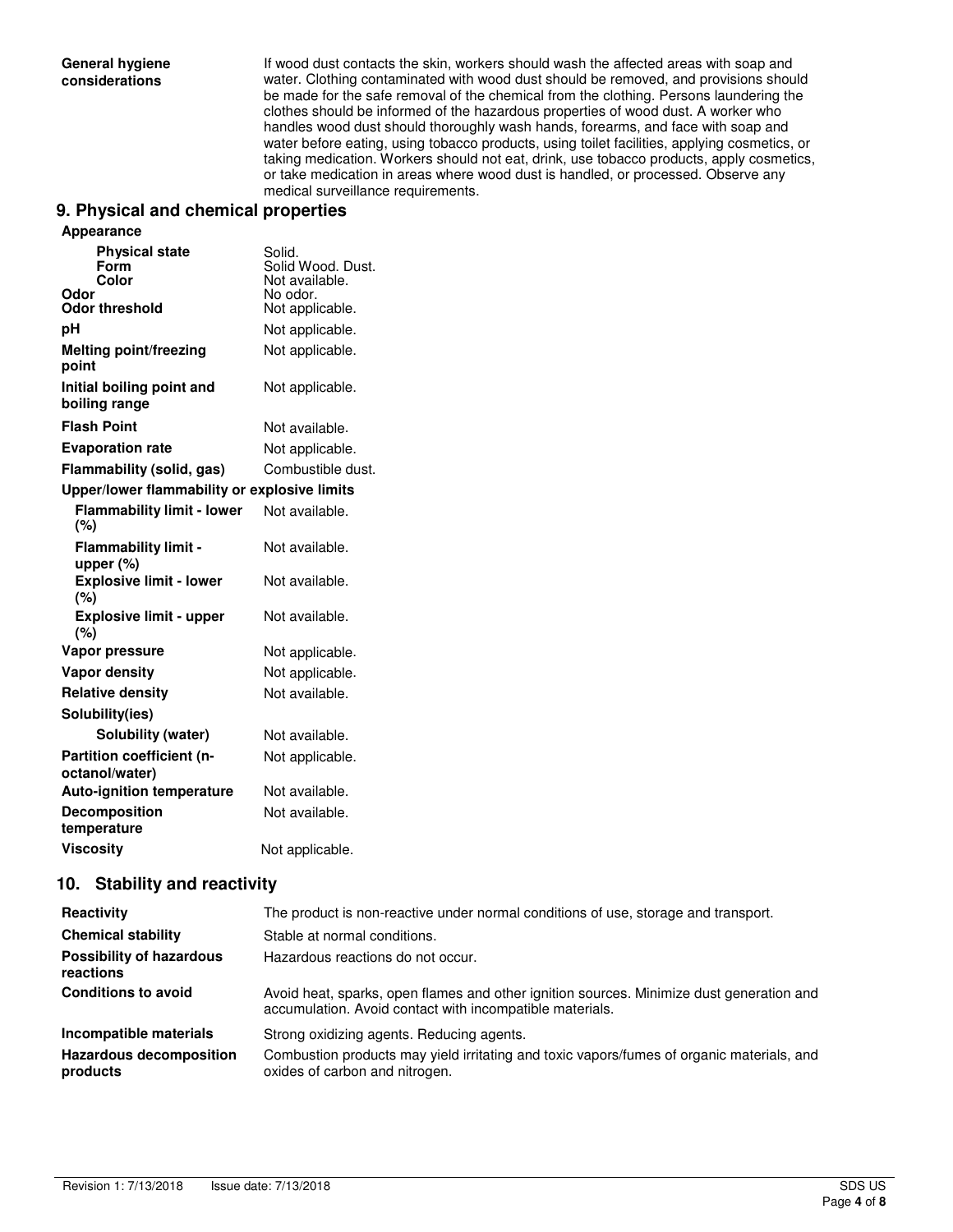# **11. Toxicological information**

## **Information on likely routes of exposure**

| <b>Inhalation</b>                                                                     | Wood dust, treated or untreated, is irritating to the nose, throat and lungs. Prolonged or<br>repeated inhalation of wood dusts may cause respiratory irritation, recurrent bronchitis<br>and prolonged colds. Some species may cause allergic respiratory reactions with<br>asthma-like symptoms in sensitized individuals. Prolonged exposure to wood dusts by<br>inhalation has been reported to be associated with nasal and paranasal cancer.                                                                                                                       |
|---------------------------------------------------------------------------------------|--------------------------------------------------------------------------------------------------------------------------------------------------------------------------------------------------------------------------------------------------------------------------------------------------------------------------------------------------------------------------------------------------------------------------------------------------------------------------------------------------------------------------------------------------------------------------|
| <b>Skin contact</b>                                                                   | Handling may cause splinters. Prolonged contact with treated wood and/or treated wood<br>dust, especially when freshly treated at the plant, may cause irritation to the skin. Abrasive<br>handling or rubbing of the treated wood may increase skin irritation. Some wood species,<br>regardless of treatment, may cause dermatitis or allergic skin reactions in sensitized<br>individuals.                                                                                                                                                                            |
| Eye contact                                                                           | Dust may irritate the eyes.                                                                                                                                                                                                                                                                                                                                                                                                                                                                                                                                              |
| Ingestion                                                                             | Not likely, due to the form of the product. However, ingestion of dusts generated during<br>working operations may cause nausea and vomiting. Certain species of wood and their<br>dusts may contain natural toxins, which can have adverse effects in humans.                                                                                                                                                                                                                                                                                                           |
| Symptoms related to the<br>physical, chemical and<br>toxicological<br>characteristics | May cause allergic skin disorders in sensitive individuals. Wood dust: May cause nasal<br>dryness, irritation and mucostasis. Coughing, wheezing, sneezing, sinusitis and<br>prolonged colds have also been reported. Depending on wood species may cause<br>respiratory sensitization and/or irritation. Symptoms can include irritation, redness,<br>scratching of the cornea, and tearing. May cause eczema-like skin disorders (dermatitis).<br>Airborne treated or untreated wood dust may cause nose, throat, or lung irritation and<br>other respiratory effects. |

# **Information on toxicological effects**

| <b>Acute toxicity</b>                             | Not expected to be acutely toxic.                                                                                                                                                                                                                                                           |                           |
|---------------------------------------------------|---------------------------------------------------------------------------------------------------------------------------------------------------------------------------------------------------------------------------------------------------------------------------------------------|---------------------------|
| <b>Components</b>                                 | <b>Species</b>                                                                                                                                                                                                                                                                              | <b>Test Results</b>       |
| Propiconazole (CAS 60207-90-1)<br>Acute<br>Oral   |                                                                                                                                                                                                                                                                                             |                           |
| LD50                                              | Rat                                                                                                                                                                                                                                                                                         | 1517 mg/kg                |
| Tebuconazole (CAS 107534-96-3)<br>Acute<br>Dermal |                                                                                                                                                                                                                                                                                             |                           |
| LD50                                              | Rat                                                                                                                                                                                                                                                                                         | > 5000 mg/kg              |
| Inhalation<br>LC50<br>Oral                        | Rat                                                                                                                                                                                                                                                                                         | $> 2.07$ mg/l             |
| LD50                                              | Rat                                                                                                                                                                                                                                                                                         | 1750 mg/kg                |
| Skin corrosion/irritation                         | Dust may irritate skin.                                                                                                                                                                                                                                                                     |                           |
| Serious eye damage/eye<br>irritation              | Dust may irritate the eyes.                                                                                                                                                                                                                                                                 |                           |
| Respiratory or skin sensitization                 |                                                                                                                                                                                                                                                                                             |                           |
| <b>ACGIH Sensitization</b>                        |                                                                                                                                                                                                                                                                                             |                           |
| Wood Dust (CAS N/A)                               | Dermal sensitization. Respiratory sensitization.                                                                                                                                                                                                                                            |                           |
| <b>Respiratory sensitization</b>                  | Exposure to wood dusts can result in hypersensitivity.                                                                                                                                                                                                                                      |                           |
| <b>Skin sensitization</b>                         | May cause an allergic skin reaction. Exposure to wood dust can result in the<br>development of contact dermatitis. The primary irritant dermatitis resulting from skin<br>contact with wood dusts consist of erythema, blistering, and sometimes erosion and<br>secondary infections occur. |                           |
| <b>Germ cell mutagenicity</b>                     | No component of this product present at levels greater than or equal to 0.1% is identified<br>as a mutagen by OSHA.                                                                                                                                                                         |                           |
| Carcinogenicity                                   | May cause cancer by<br>inhalation.<br>This classification is based on an increased incidence of nasal and paranasal cancers in                                                                                                                                                              |                           |
| Wood Dust (CAS N/A)                               | IARC Monographs. Overall Evaluation of Carcinogenicity                                                                                                                                                                                                                                      | 1 Carcinogenic to humans. |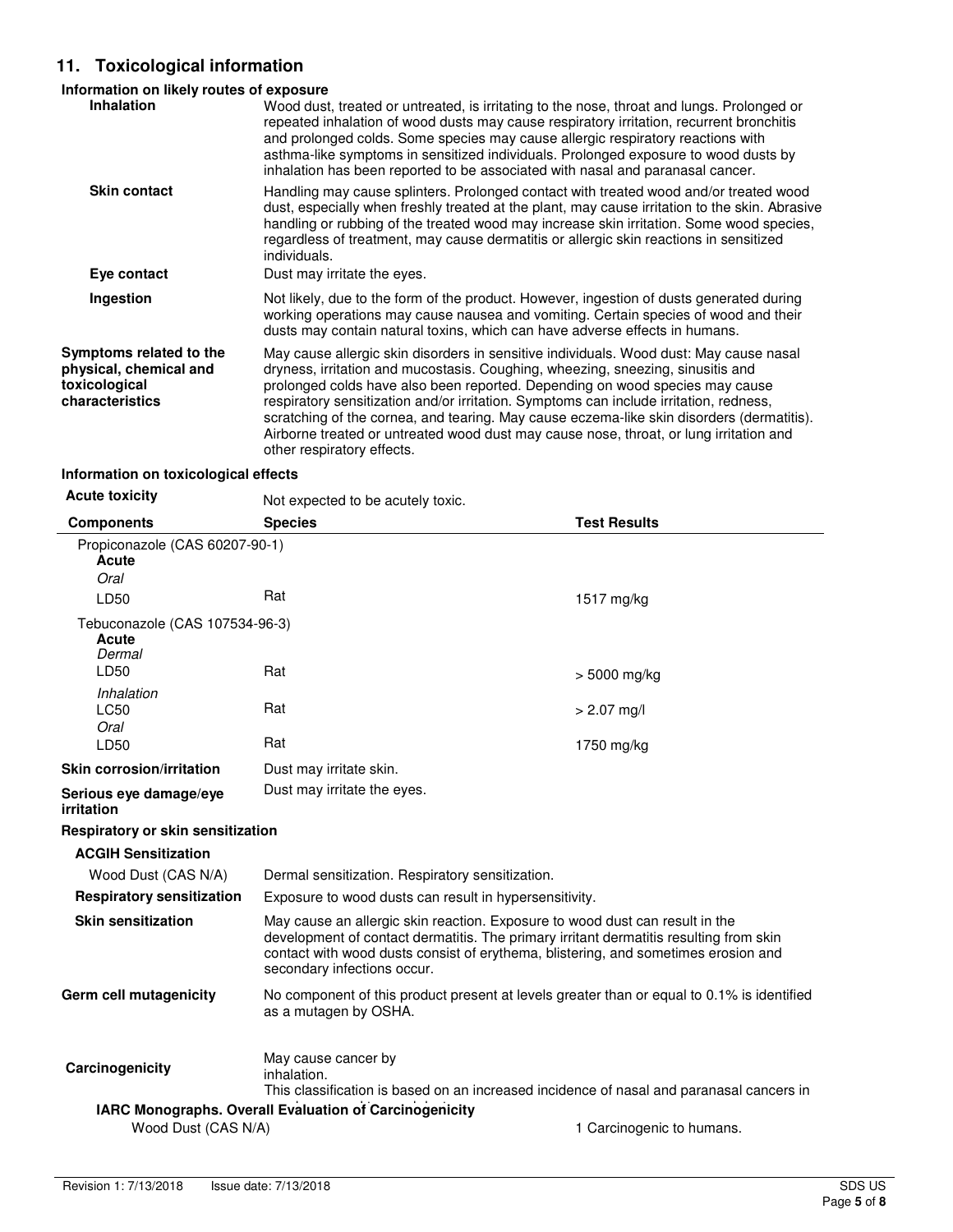| <b>NTP Report on Carcinogens</b>                         |                                                                                                                                                                                                                  |                               |
|----------------------------------------------------------|------------------------------------------------------------------------------------------------------------------------------------------------------------------------------------------------------------------|-------------------------------|
| Wood Dust (CAS N/A)                                      |                                                                                                                                                                                                                  | Known To Be Human Carcinogen. |
|                                                          | OSHA Specifically Regulated Substances (29 CFR 1910.1001-1050)                                                                                                                                                   |                               |
| Not listed.                                              |                                                                                                                                                                                                                  |                               |
| <b>Reproductive toxicity</b>                             | This product is not expected to cause reproductive or developmental effects.                                                                                                                                     |                               |
| Specific target organ<br>toxicity - single exposure      | Not classified.                                                                                                                                                                                                  |                               |
| Specific target organ<br>toxicity - repeated<br>exposure | Not classified.                                                                                                                                                                                                  |                               |
| <b>Aspiration hazard</b>                                 | Not likely, due to the form of the product.                                                                                                                                                                      |                               |
| <b>Chronic effects</b>                                   | Chronic exposure to wood dusts can result in pneumonitis, and coughing, wheezing,<br>fever and the other signs and symptoms associated with chronic bronchitis.                                                  |                               |
| <b>Further information</b>                               | Tebuconazole and propiconazole, components of NatureWood-CA Treated Wood, have<br>been<br>classified by EPA as possible human carcinogens.<br>Acute toxicity testing has not been performed on the treated wood. |                               |

# **12. Ecological information**

| <b>Ecotoxicity</b>                                                                  | The product is not classified as environmentally hazardous. This product is not expected<br>to leach harmful amounts of preservative into the environment.                                    |                                                                         |                                                                                            |
|-------------------------------------------------------------------------------------|-----------------------------------------------------------------------------------------------------------------------------------------------------------------------------------------------|-------------------------------------------------------------------------|--------------------------------------------------------------------------------------------|
| <b>Components</b>                                                                   |                                                                                                                                                                                               | <b>Species</b>                                                          | <b>Test Results</b>                                                                        |
|                                                                                     |                                                                                                                                                                                               | Copper Carbonate (expressed as elemental copper) (CAS 12069-69-1)       |                                                                                            |
|                                                                                     | EC <sub>50</sub>                                                                                                                                                                              | Balanus balanoides                                                      | 350 - 480 µg/l, 48 hours                                                                   |
| <b>Persistence and</b><br>degradability                                             |                                                                                                                                                                                               | No data is available on the degradability of this product.              |                                                                                            |
| <b>Bioaccumulative potential</b>                                                    |                                                                                                                                                                                               | No data available on bioaccumulation.                                   |                                                                                            |
| Partition coefficient n-octanol / water (log Kow)<br>Propiconazole (CAS 60207-90-1) |                                                                                                                                                                                               | 3.5                                                                     |                                                                                            |
| <b>Mobility in soil</b>                                                             |                                                                                                                                                                                               | The product is insoluble in water                                       |                                                                                            |
| <b>Mobility in general</b>                                                          |                                                                                                                                                                                               | The product is not volatile but may be spread by dust-raising handling. |                                                                                            |
| Other adverse effects                                                               | No other adverse environmental effects (e.g. ozone depletion, photochemical ozone<br>creation potential, endocrine disruption, global warming potential) are expected from this<br>component. |                                                                         |                                                                                            |
| <b>Disposal considerations</b><br>13.                                               |                                                                                                                                                                                               |                                                                         |                                                                                            |
| <b>Disposal instructions</b>                                                        |                                                                                                                                                                                               | discharge into drains, water courses or onto the ground.                | Dispose in accordance with applicable federal, state, and local regulations. Do not        |
| Local disposal regulations                                                          |                                                                                                                                                                                               | Dispose in accordance with local regulations.                           |                                                                                            |
| Hazardous waste code                                                                |                                                                                                                                                                                               | the waste disposal company.                                             | The waste code should be assigned in discussion between the user, the producer and         |
| Waste from residues /<br>unused products                                            |                                                                                                                                                                                               | courses or onto the ground.                                             | Dispose in accordance with all applicable regulations. Do not discharge into drains, water |
| <b>Contaminated packaging</b>                                                       | container is emptied.                                                                                                                                                                         |                                                                         | Since emptied containers may retain product residue, follow label warnings even after      |
| 14. Transport information                                                           |                                                                                                                                                                                               |                                                                         |                                                                                            |
| <b>DOT</b>                                                                          |                                                                                                                                                                                               | Not regulated as dangerous goods.                                       |                                                                                            |
| <b>IATA</b>                                                                         |                                                                                                                                                                                               | Not regulated as dangerous goods.                                       |                                                                                            |
| <b>IMDG</b>                                                                         |                                                                                                                                                                                               | Not regulated as dangerous goods.                                       |                                                                                            |
|                                                                                     | Not applicable.                                                                                                                                                                               |                                                                         |                                                                                            |
| <b>Transport in bulk</b>                                                            |                                                                                                                                                                                               |                                                                         |                                                                                            |

**according to Annex II of MARPOL 73/78 and the IBC Code**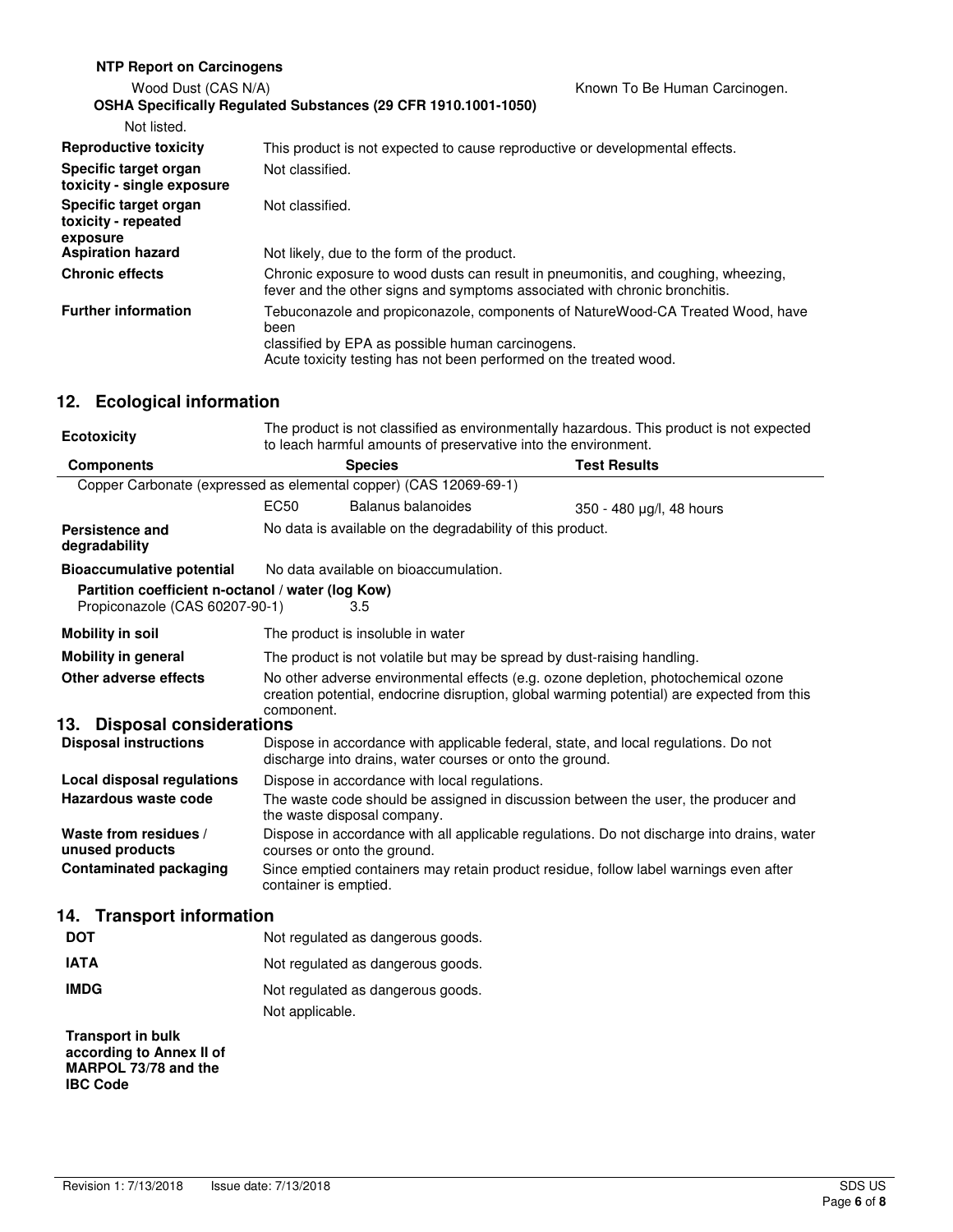## **15. Regulatory information**

| US federal regulations | This product is a "Hazardous Chemical" as defined by the OSHA Hazard Communication<br>Standard, 29 CFR 1910.1200. |
|------------------------|-------------------------------------------------------------------------------------------------------------------|
|                        |                                                                                                                   |

#### **TSCA Section 12(b) Export Notification (40 CFR 707, Subpt. D)**

Not regulated.

#### **OSHA Specifically Regulated Substances (29 CFR 1910.1001-1050)**

Not listed.

#### **CERCLA Hazardous Substance List (40 CFR 302.4)**

Copper Carbonate (expressed as elemental copper) (CAS 12069-69-1) LISTED

#### **Superfund Amendments and Reauthorization Act of 1986 (SARA) Hazard categories**

| <b>Hazard categories</b>               | Immediate Hazard - Yes<br>Delayed Hazard - Yes |             |
|----------------------------------------|------------------------------------------------|-------------|
|                                        | Fire Hazard - Yes                              |             |
|                                        | Pressure Hazard - No                           |             |
|                                        | Reactivity Hazard - No                         |             |
| SARA 302 Extremely hazardous substance |                                                | Not listed. |

#### **SARA 311/312 Hazardous chemical** Yes

**SARA 313 (TRI reporting)**

| <b>Chemical name</b>                                                                                                                                                                                                                                                                                                                                |                                                                                                                                                                                                                                                                                                                                                                                                                                                           | <b>CAS number</b> | % by wt.     |
|-----------------------------------------------------------------------------------------------------------------------------------------------------------------------------------------------------------------------------------------------------------------------------------------------------------------------------------------------------|-----------------------------------------------------------------------------------------------------------------------------------------------------------------------------------------------------------------------------------------------------------------------------------------------------------------------------------------------------------------------------------------------------------------------------------------------------------|-------------------|--------------|
| Copper Carbonate (expressed as elemental copper)                                                                                                                                                                                                                                                                                                    |                                                                                                                                                                                                                                                                                                                                                                                                                                                           | 12069-69-1        | < 1          |
| Propiconazole                                                                                                                                                                                                                                                                                                                                       |                                                                                                                                                                                                                                                                                                                                                                                                                                                           | 60207-90-1        | < 1          |
| Other federal regulations                                                                                                                                                                                                                                                                                                                           |                                                                                                                                                                                                                                                                                                                                                                                                                                                           |                   |              |
| Not regulated.                                                                                                                                                                                                                                                                                                                                      | Clean Air Act (CAA) Section 112 Hazardous Air Pollutants (HAPs) List<br>Clean Air Act (CAA) Section 112(r) Accidental Release Prevention (40 CFR 68.130)                                                                                                                                                                                                                                                                                                  |                   |              |
| Not regulated.<br><b>Safe Drinking Water Act</b><br>(SDWA)                                                                                                                                                                                                                                                                                          | Not regulated.                                                                                                                                                                                                                                                                                                                                                                                                                                            |                   |              |
| US state regulations                                                                                                                                                                                                                                                                                                                                |                                                                                                                                                                                                                                                                                                                                                                                                                                                           |                   |              |
| US. Massachusetts RTK - Substance List<br>Not regulated.<br>Monoethanolamine (MEA) (CAS 141-43-5)<br>Propiconazole (CAS 60207-90-1)<br>Wood Dust (CAS N/A)<br>Wood/Wood dust (CAS N/A)<br><b>US. Rhode Island RTK</b><br>Propiconazole (CAS 60207-90-1)<br>US. California Proposition 65<br>Wood Dust (CAS N/A)<br><b>International Inventories</b> | US. New Jersey Worker and Community Right-to-Know Act<br>Copper Carbonate (expressed as elemental copper) (CAS 12069-69-1)<br>US. Pennsylvania Worker and Community Right-to-Know Law<br>Copper Carbonate (expressed as elemental copper) (CAS 12069-69-1)<br>WARNING: This product contains a chemical known to the State of California to cause cancer.<br>US - California Proposition 65 - Carcinogens & Reproductive Toxicity (CRT): Listed substance |                   |              |
|                                                                                                                                                                                                                                                                                                                                                     |                                                                                                                                                                                                                                                                                                                                                                                                                                                           |                   | On inventory |
| Country(s) or region<br>United States & Puerto                                                                                                                                                                                                                                                                                                      | Inventory name                                                                                                                                                                                                                                                                                                                                                                                                                                            |                   | $(vec/nn)^*$ |
| Rico                                                                                                                                                                                                                                                                                                                                                | Toxic Substances Control Act (TSCA) Inventory                                                                                                                                                                                                                                                                                                                                                                                                             |                   | Yes          |

\*A "Yes" indicates this product complies with the inventory requirements administered by the governing country(s). A "No" indicates that one or more components of the product are not listed or exempt from listing on the inventory administered by the governing country(s).